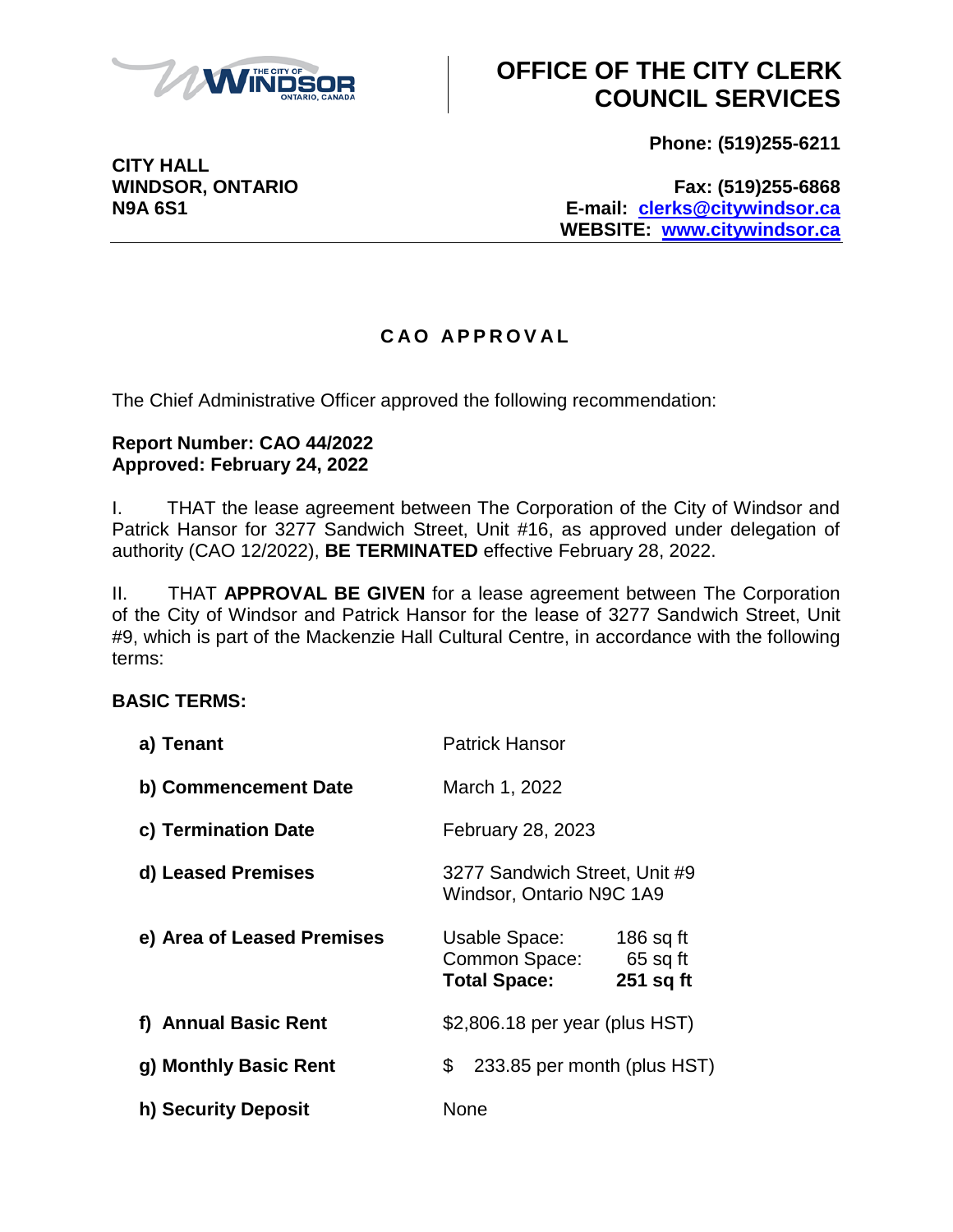

# **OFFICE OF THE CITY CLERK COUNCIL SERVICES**

**Phone: (519)255-6211**

**WINDSOR, ONTARIO Fax: (519)255-6868 N9A 6S1 E-mail: [clerks@citywindsor.ca](mailto:clerks@citywindsor.ca) WEBSITE: [www.citywindsor.ca](http://www.citywindsor.ca/)**

| i) Land Taxes          | Included in gross rent                                                                                                                                                                                                                                                                                                          |
|------------------------|---------------------------------------------------------------------------------------------------------------------------------------------------------------------------------------------------------------------------------------------------------------------------------------------------------------------------------|
| j) Utilities           | Included in gross rent                                                                                                                                                                                                                                                                                                          |
| k) Permitted Use       | <b>Office / Meeting Space</b>                                                                                                                                                                                                                                                                                                   |
| I) Insurance           | <b>General Liability Insurance</b><br>Minimum Limit \$2,000,000<br>Tenant's Legal Liability Insurance<br>Minimum Limit \$300,000<br>The Corporation of the City of Windsor to be<br>listed as an additional insured, include cross<br>liability and 30 days' notice of cancellation                                             |
| m)Overholding Rental   | \$467.70, per month, plus HST                                                                                                                                                                                                                                                                                                   |
| n) Renewal             | One (1) year option to renew upon mutual<br>consent and on the same terms and conditions,<br>save and except rent                                                                                                                                                                                                               |
| o) Guarantor           | None                                                                                                                                                                                                                                                                                                                            |
| p) Special Provisions: | The parking lot located south of the Mackenzie<br>Hall Cultural Centre is not owned by the City,<br>nor does it form part of the Leased Premises or<br>Mackenzie Hall lands. Tenant acknowledges<br>that said parking lot may not be available for<br>use by the patrons and tenants of Mackenzie<br>Hall in the future         |
|                        | Tenant shall comply with the most up-to-date<br>regulations in place under the Emergency<br>Management and Civil Protection Act, as<br>amended from time to time, regardless of the<br>frequency of such amendments. Tenant shall<br>also comply with any guidelines and best<br>practices issued by the Province of Ontario or |

**CITY HALL**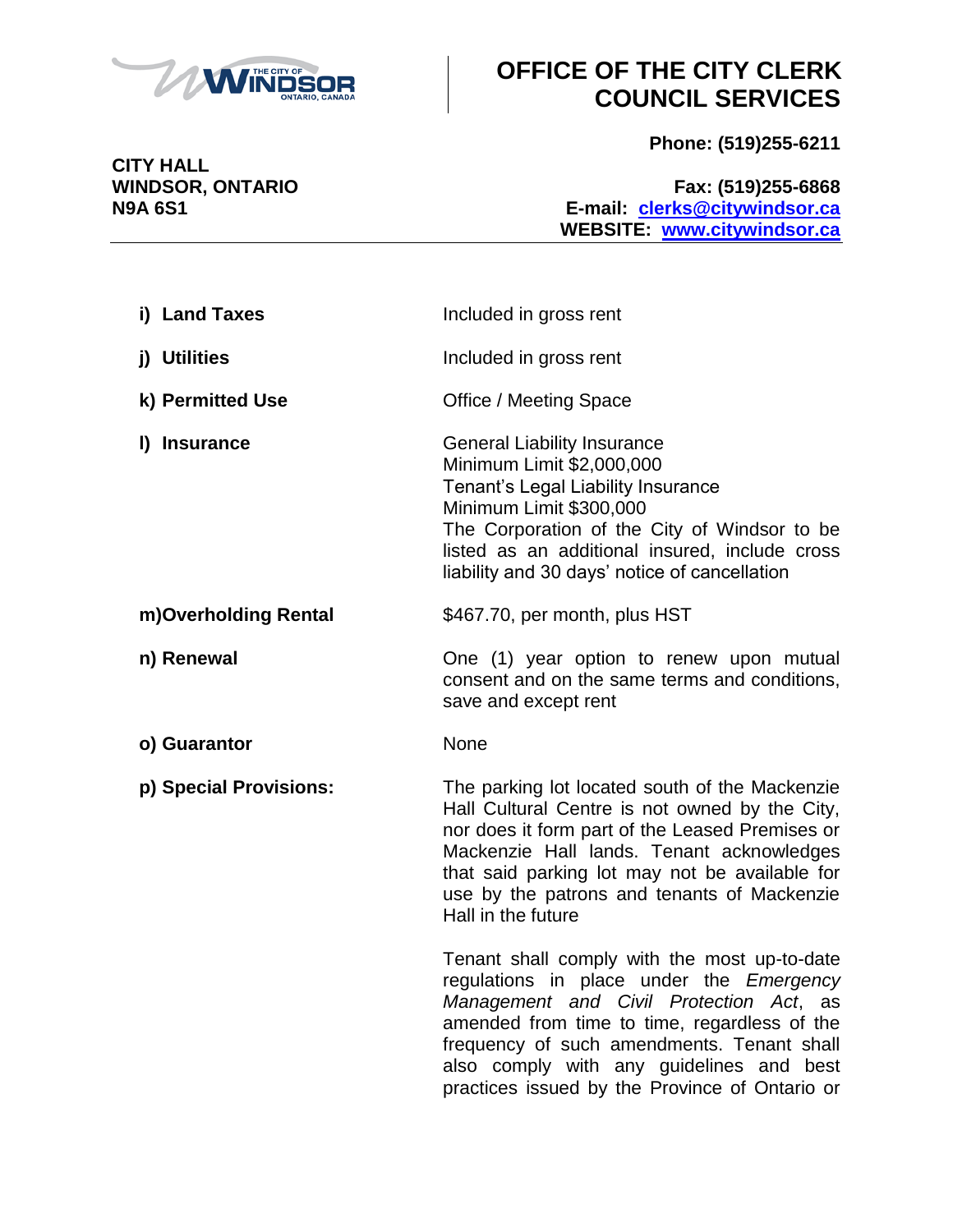

# **OFFICE OF THE CITY CLERK COUNCIL SERVICES**

**Phone: (519)255-6211**

**WINDSOR, ONTARIO Fax: (519)255-6868 N9A 6S1 E-mail: [clerks@citywindsor.ca](mailto:clerks@citywindsor.ca) WEBSITE: [www.citywindsor.ca](http://www.citywindsor.ca/)**

> any other governing body in relation to limiting the spread of COVID-19

> Tenant acknowledges and assumes responsibility for complying with the *Reopening Ontario (A Flexible Response to COVID-19) Act, 2020*, S.O. 2020, c. 17, as may be amended from time to time, and all regulations, rules, and orders issued thereunder, including, without limitation, any masking requirements, physical distancing requirements, capacity limits, and proof of vaccination requirements (the "**COVID Rules**"). Tenant further agrees to indemnify and hold harmless The Corporation of the City of Windsor from any and all liability, fines, loss, claims, demands, costs and expenses arising in any way from any failure to comply with the COVID Rules

> In the event Tenant wishes to terminate the lease prior to the Termination Date herein, Tenant shall give Landlord thirty (30) days' written notice of his intention to terminate

III. THAT the Chief Administrative Officer and City Clerk **BE AUTHORIZED** to sign a Lease Agreement, to be satisfactory in form to the City Solicitor, in content to the Lease Administrator and the Executive Director of Recreation and Culture, and in financial content to the City Treasurer.

> Report Number: CAO 44/2022 Clerk's File: APM/14017

*Anna Ciacelli* Deputy City Clerk/Supervisor of Council Services February 25, 2022

**CITY HALL**